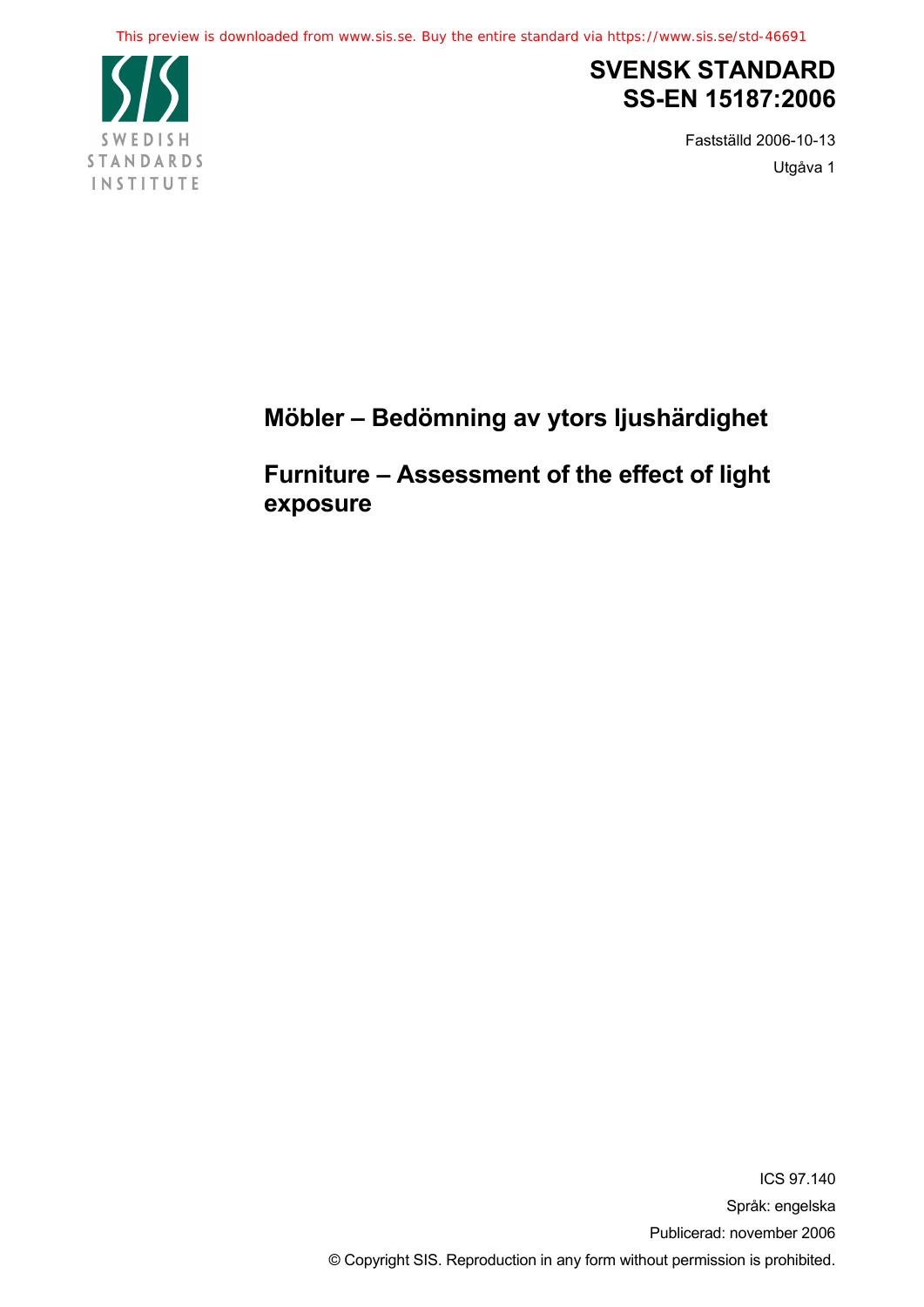Europastandarden EN 15187:2006 gäller som svensk standard. Detta dokument innehåller den officiella engelska versionen av EN 15187:2006.

The European Standard EN 15187:2006 has the status of a Swedish Standard. This document contains the official English version of EN 15187:2006.

Upplysningar om **sakinnehållet** i standarden lämnas av SIS, Swedish Standards Institute, telefon 08 - 555 520 00.

Standarder kan beställas hos SIS Förlag AB som även lämnar **allmänna upplysningar** om svensk och utländsk standard. *Postadress*: SIS Förlag AB, 118 80 STOCKHOLM *Telefon*: 08 - 555 523 10. *Telefax*: 08 - 555 523 11 *E-post*: sis.sales@sis.se. *Internet*: www.sis.se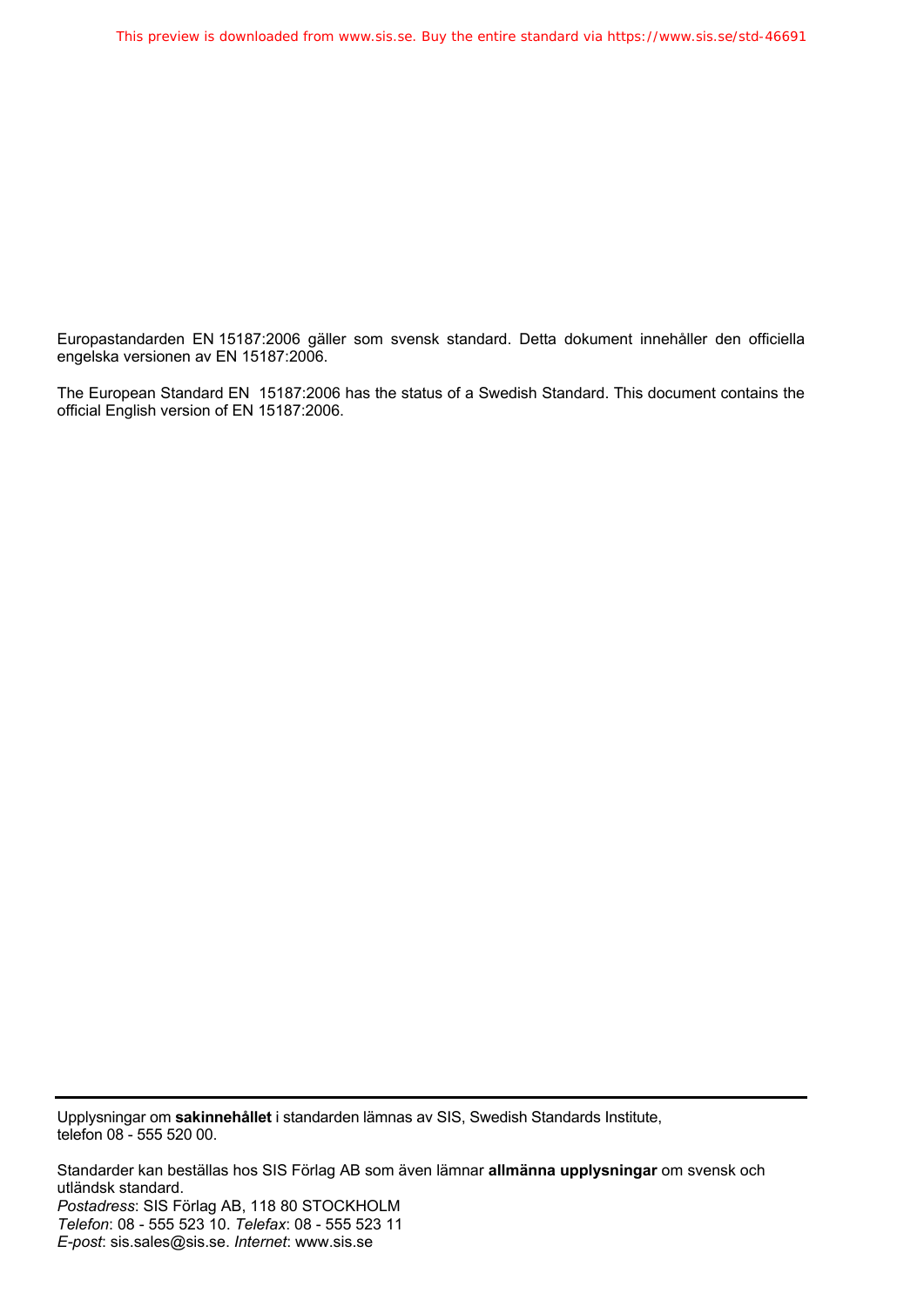# EUROPEAN STANDARD NORME EUROPÉENNE EUROPÄISCHE NORM

## **EN 15187**

October 2006

ICS 97.140

English Version

### Furniture - Assessment of the effect of light exposure

Ameublement - Évaluation de la tenue de la surface à la lumière

Möbel - Bestimmung der Lichtbeständigkeit von Oberflächen

This European Standard was approved by CEN on 28 August 2006.

CEN members are bound to comply with the CEN/CENELEC Internal Regulations which stipulate the conditions for giving this European Standard the status of a national standard without any alteration. Up-to-date lists and bibliographical references concerning such national standards may be obtained on application to the Central Secretariat or to any CEN member.

This European Standard exists in three official versions (English, French, German). A version in any other language made by translation under the responsibility of a CEN member into its own language and notified to the Central Secretariat has the same status as the official versions.

CEN members are the national standards bodies of Austria, Belgium, Cyprus, Czech Republic, Denmark, Estonia, Finland, France, Germany, Greece, Hungary, Iceland, Ireland, Italy, Latvia, Lithuania, Luxembourg, Malta, Netherlands, Norway, Poland, Portugal, Romania, Slovakia, Slovenia, Spain, Sweden, Switzerland and United Kingdom.



EUROPEAN COMMITTEE FOR STANDARDIZATION COMITÉ EUROPÉEN DE NORMALISATION EUROPÄISCHES KOMITEE FÜR NORMUNG

**Management Centre: rue de Stassart, 36 B-1050 Brussels**

© 2006 CEN All rights of exploitation in any form and by any means reserved worldwide for CEN national Members.

Ref. No. EN 15187:2006: E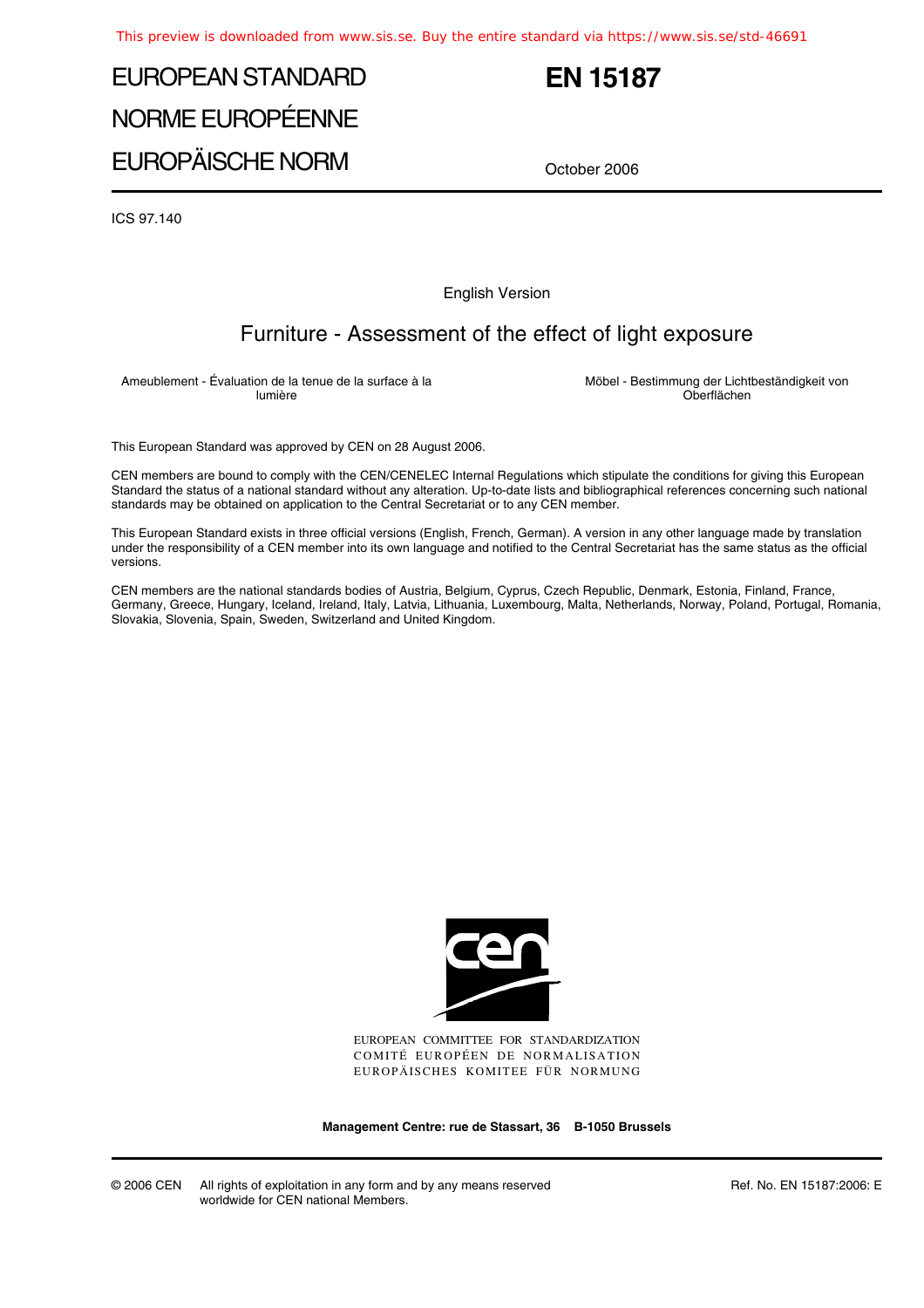This preview is downloaded from www.sis.se. Buy the entire standard via https://www.sis.se/std-46691

#### EN 15187:2006 (E)

### **Contents**

| $\mathbf{2}$                   |  |  |
|--------------------------------|--|--|
|                                |  |  |
| $\blacktriangle$<br>4.1<br>4.2 |  |  |
| 5                              |  |  |
| 5.1<br>5.2                     |  |  |
| 5.3                            |  |  |
| 5.4<br>5.5                     |  |  |
| 5.6                            |  |  |
| 6                              |  |  |
| 6.1<br>6.2                     |  |  |
| 7.1<br>7.2                     |  |  |
| 7.3                            |  |  |
| 8                              |  |  |
| 9                              |  |  |
|                                |  |  |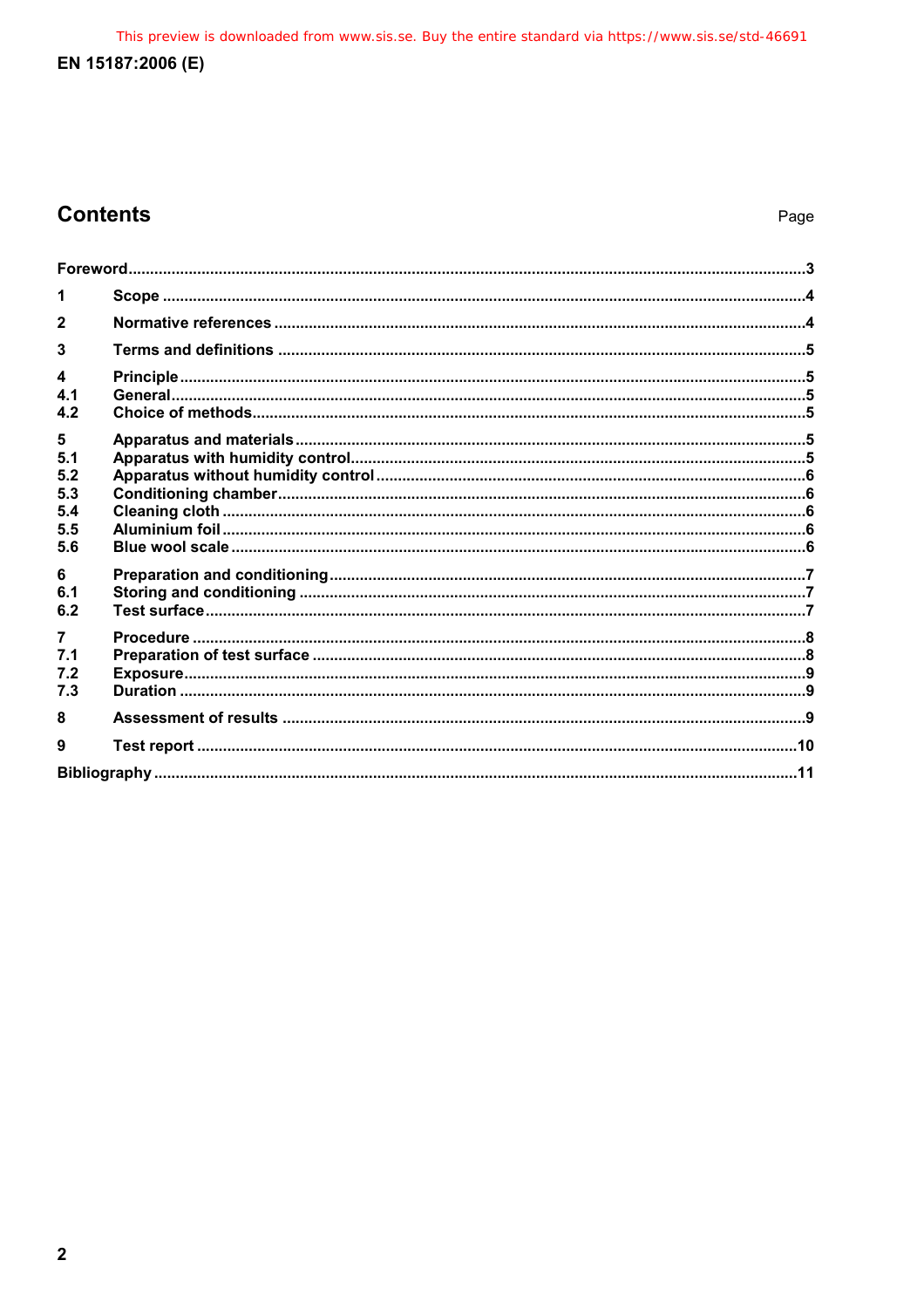**EN 15187:2006 (E)** 

### **Foreword**

This document (EN 15187:2006) has been prepared by Technical Committee CEN/TC 207 "Furniture", the secretariat of which is held by UNI.

This European Standard shall be given the status of a national standard, either by publication of an identical text or by endorsement, at the latest by April 2007, and conflicting national standards shall be withdrawn at the latest by April 2007.

According to the CEN/CENELEC Internal Regulations, the national standards organizations of the following countries are bound to implement this European Standard: Austria, Belgium, Cyprus, Czech Republic, Denmark, Estonia, Finland, France, Germany, Greece, Hungary, Iceland, Ireland, Italy, Latvia, Lithuania, Luxembourg, Malta, Netherlands, Norway, Poland, Portugal, Romania, Slovakia, Slovenia, Spain, Sweden, Switzerland and United Kingdom.